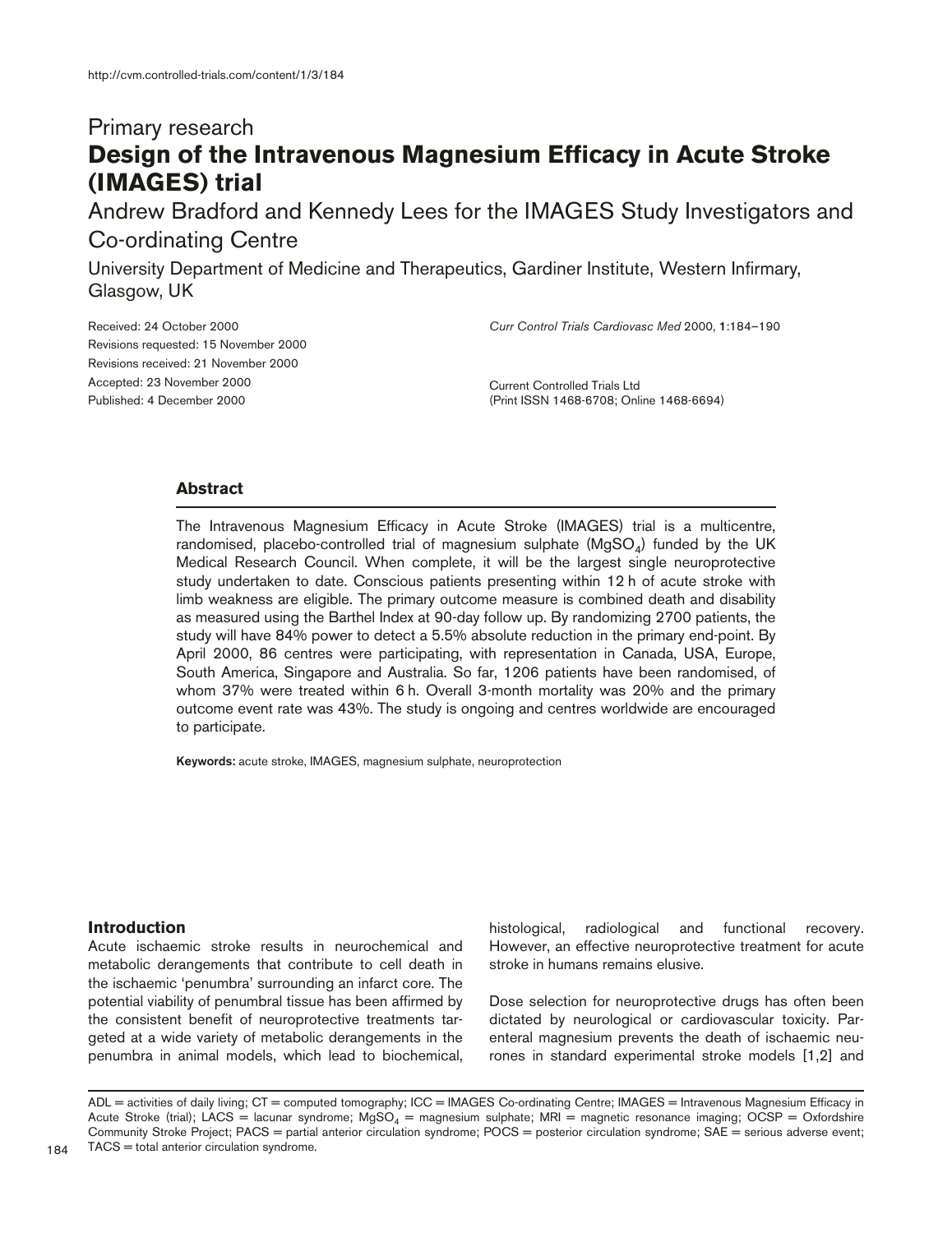other paradigms of ischaemic brain injury [3,4] at concentrations that are known to be well tolerated and safe in humans. Because the magnesium ion is crucial to a large number of cellular processes, the precise mechanism of action is unknown and may be multimodal. Relevant features may be as follows: increased cerebral blood flow after middle cerebral arterial occlusion [5]; antivasoconstrictor actions [6]; antagonism of calcium entry into cells via noncompetitive blockade of the *N*-methyl-D-aspartate receptor [7,8]; calcium antagonism at multiple voltagegated channels [9]; and enhanced recovery of vital magnesium-dependent cell functions, such as adenosine triphosphate levels and protein synthesis.

Clinical experience with  $MgSO<sub>4</sub>$  suggests that it is a safe treatment. In acute myocardial infarction,  $MgSO<sub>4</sub>$  has been administered to over 30,000 patients [10,11] with few side effects. Intravenous or intramuscular  $MgSO<sub>4</sub>$  is standard treatment for the treatment of eclamptic seizures [12,13], is superior to phenytoin as prophylaxis in preeclampsia, and raises cerebrospinal fluid magnesium concentrations significantly (20%) [14].

In a preliminary study of 60 stroke patients [15],  $MqSO<sub>4</sub>$ had no adverse cardiovascular effects. There was a nonsignificant trend towards reduction in the proportion of patients dead or disabled at 3 months in the magnesiumtreated group  $(30\%$  versus  $40\%$ ;  $P = 0.07$ ). A doseranging study in 25 stroke patients that compared 8, 12 or 16 mmol bolus doses, followed by a 65 mmol 24-h infusion [16], confirmed that a rapid doubling of serum magnesium concentrations could be achieved. The IMAGES trial was powered to show a potentially real treatment effect. This protocol was piloted in Glasgow, with patients being followed up to 1-month after stroke [17]. That study did not reveal any safety issues. A systematic review of these and an earlier Swedish clinical trial [18] showed a worthwhile reduction in death and disability (modified Rankin Scale < 3), but small numbers and wide confidence intervals caution against over interpretation.

#### **Materials and methods**

The IMAGES trial is a randomised, double-blind, placebocontrolled, worldwide, multicentre collaborative trial that is designed to test the efficacy of  $MgSO<sub>4</sub>$  given within 12 h of onset of clinically diagnosed acute stroke (http://www. medther.gla.ac.uk/studies/images/index.htm). The trial is sponsored by the UK Medical Research Council (http://www.mrc.ac.uk). It commenced formally in October 1997, and is expected to be completed by October 2003. In the UK the study has Multicentre Research Ethics Committee approval. Local institutional review boards have approved it in centres across five continents.

The IMAGES Co-ordinating Centre (ICC) at the University of Glasgow is responsible for management of the trial. The trial database is managed by the Robertson Centre for Biostatistics at the same site. The organisation of the trial and scientific conduct are supervised by an appointed Trial Steering Committee.

The Barthel Index, a measure of dependence in activities of daily living (ADL), will be recorded during follow up by telephone or clinic contact. Patients scoring 60 or more will be considered independent and those scoring less than 60 will be considered disabled. The modified Rankin Scale will also be used as an overall measure of handicap. Both scales have been used in a wide variety of interventional stroke trials. Unblinded data have been reviewed by an independent Data and Safety Monitoring Committee consisting of a statistician, a neurologist and a consultant physician. Early trial termination is only recommended if the Data and Safety Monitoring Committee find evidence of an adverse treatment effect or an overwhelming survival benefit with a two-sided *t* test (*P* < 0.001).

#### **Inclusion criteria**

Conscious patients aged 18 years or older, who were previously independent, presenting within 12 h of acute stroke with limb weakness are eligible. Patients with a confirmed diagnosis other than ischaemic stroke, those with known renal impairment with a serum creatinine above 200  $\mu$ mol/l ( $>$  2.26 mg/dl), and those who are pregnant or with significant comorbidity are ineligible. To simplify recruitment, brain imaging, formal ADL assessment or serum creatinine levels are not required before randomisation. Stroke onset is considered to have occurred at the time the patient was last known to be well. Patients are considered to have been independent if they had a modified Rankin Score of 2 or less (ie can manage walking, stair climbing, transfer and toileting alone, with a walking stick, hand rail or with minimal assistance). Limb weakness should have been present for at least 1 h and should be present at the time of randomisation. Limb weakness is considered an inability to maintain arm posture for 10 s when held at 90° (sitting) or 45° (supine) or an inability to maintain supine leg position for 5 s when held at 30°. Informed consent is obtained either directly from the patient, from a relative, or, if neither of these is available and subject to local ethical committee approval, from an independent clinician. Patients may withdraw from the trial at any stage.

#### **Exclusion criteria**

Patients are ineligible if they do not fulfil the inclusion criteria. Patients are not randomised if they are pregnant, if they are suffering from a severe concomitant illness that is likely to prevent outcome assessment, or if they are participating in another clinical trial that is likely to affect outcome. Patients who are comatose and unable to localise pain are ineligible. Patients with a clear indication or contraindication for magnesium therapy are not eligible.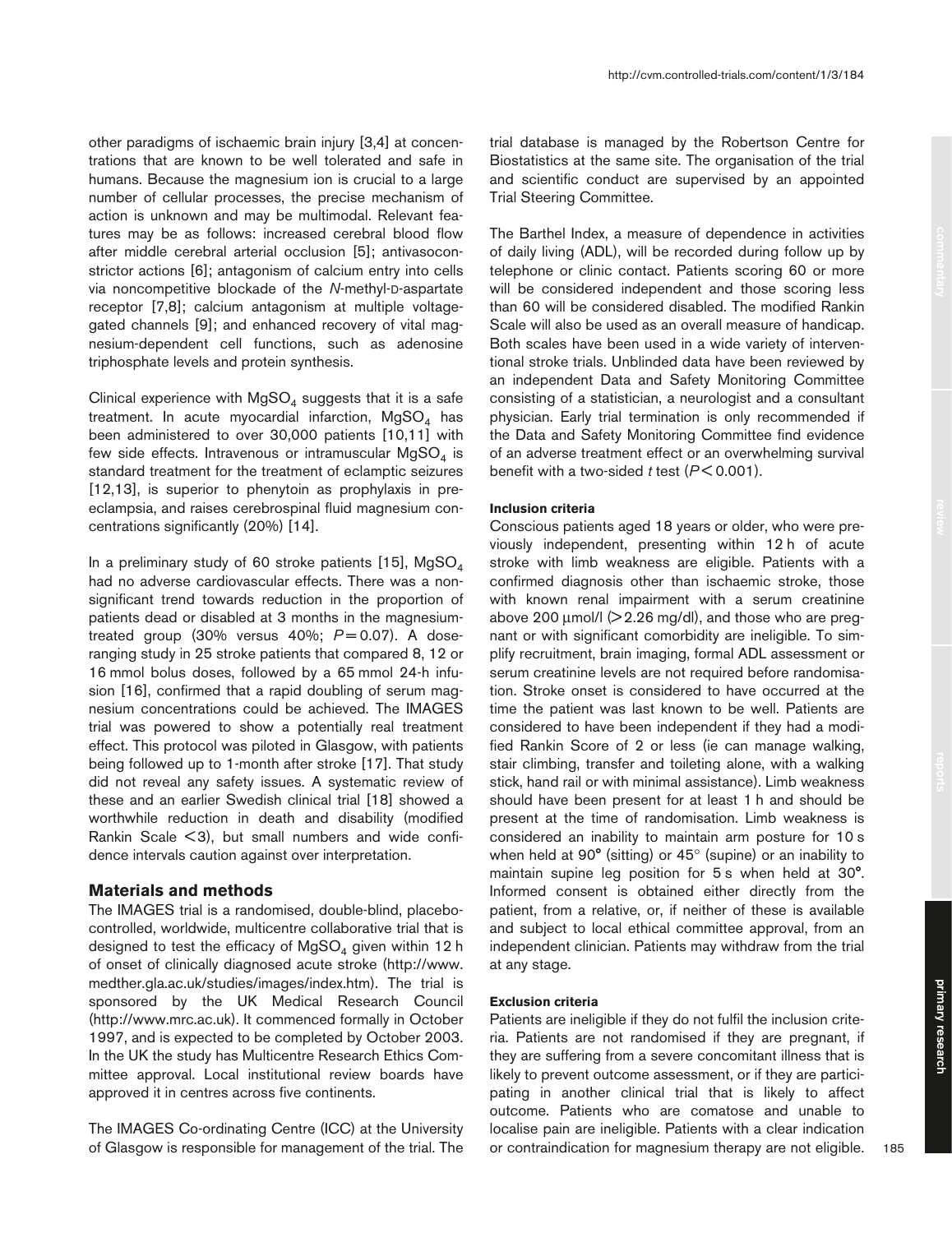Routine pretreatment serum magnesium levels are not required. Patients with a computed tomography (CT) or magnetic resonance imaging (MRI) proven diagnosis other than ischaemic stroke are excluded before randomisation.

## **Randomisation**

Patients are randomised via an automated telephone randomisation service (ClinPhone Ltd, Nottingham, UK). Treatment packs are allocated randomly by an algorithm that utilises adaptive techniques to maintain balance on combinations of the prognostic variables patient age, side of stroke, Oxfordshire Community Stroke Project (OCSP) [19] classification, and time to randomisation. The OCSP differentiates stroke presentation into clinical prognostic categories that relate to cerebrovascular territories. Categories include total anterior circulation events (TACS) and partial anterior circulation events (PACS), posterior circulation events (POCS) and lacunar events (LACS). The infusion should be commenced within 30 min of treatment allocation. Three single A4 forms are completed at the time of randomisation and copies are mailed to the ICC; these include one form for patient contact details, which is faxed to the ICC within 3 days of randomisation.

Participation in the study does not inhibit the use of any routine diagnostic investigations, thrombolytic therapy, or therapeutic measures for secondary prevention or treatment of complications. Patients have CT or MRI as soon as possible within 7 days of admission, as recommended by the World Health Organization European guidelines [20], and the results are sent to the ICC. All patients are followed up unless consent is withdrawn.

#### **Study infusion**

Each treatment pack contains  $MgSO<sub>4</sub>$  or placebo (normal saline) supplied as three ampoules prepared by the Sterile Pharmacy Production Unit of the Western Infirmary, Glasgow. The trial solutions are diluted into normal (0.9%) saline and administered via an intravenous cannula using a controlled-rate infusion pump. For patients receiving active treatment, a bolus dose of 16 mmol  $(4 g)$  of MgSO<sub>4</sub> is infused over 15 min and then a maintenance dose of 65 mmol  $MgSO<sub>4</sub>$  (16.25 g) is given over 24 h. Blood pressure, heart rate and serious adverse events (SAEs) are monitored at baseline, 15 min, and 12, 24 and 48 h after infusion. Investigators are required to report any serious event occurring up to day 7. Follow up to 48 h is recorded on a single A4 form that is mailed to the ICC.

#### **Follow up**

Follow up is undertaken by the ICC in the UK and internationally by a centralised coordinating centre for each country or by a local centre. Surviving patients are contacted by telephone or clinic appointment at  $30 \pm 3$  and  $90 \pm 7$  days after the acute event. Place of residence, modified Rankin Score, Barthel Index, drug therapy and

186

SAE data are routinely collected. A EuroQol EQ-5D health assessment questionnaire is sent to surviving UK patients after  $90 \pm 7$  days.

## **Study end-points**

The primary end-point of the study is the proportion of patients dead or disabled, as assessed using Barthel Index, at  $90 \pm 7$  days. The use of telephone ADL assessment and the dichotomous use of the Barthel score at 60/100 have been validated previously [21,22]. Secondary end-points include overall mortality alone and disability outcome by modified Rankin Score at  $90 \pm 7$  days. Primary end-point subgroup analysis will be undertaken for the 1–6 h subgroup, for primary haemorrhagic and for lacunar versus cortical stroke.

## **Serious adverse events**

SAEs are defined as those events that are fatal, life-threatening, or seriously disabling, or those that prolong/require hospital stay. A single A4 form is completed, and faxed immediately and then mailed to the ICC. All SAE forms are reviewed by the coprincipal investigator. Investigators are required to report all SAEs up to day 7, after which only those events that are fatal and/or unexpected are to be reported. At 30-day and 90-day follow up, only those events that are fatal and/or unexpected are reported. Expected events include the following: deterioration due to initial stroke, further stroke, thrombosis, pulmonary thromboembolism, severe pneumonia, acute myocardial infarction and serious fall/injury. Individual investigators may report any event that they feel is of sufficient importance and related to the trial. Details of supportive investigational evidence for SAEs will help to classify diagnostic certainty. Trial unblinding is discouraged because no specific antidote to magnesium is available and because magnesium-related SAEs are considered unlikely; investigators are able to unblind the treatment allocation independently if toxicity is suspected.

#### **Statistical analysis**

The primary analysis will be by intention to treat. Comparisons of proportions of patients suffering events will be by  $\chi^2$  tests. Odds ratios and 95% confidence intervals will be calculated using logistic regression. Adjustment for baseline risk factors will be considered.

#### **Sample size**

This study of 2700 subjects has a power of 84% at a 5% level of significance to detect an absolute primary endpoint reduction of 5.5%, assuming a 40% primary endpoint event rate. For the subgroup who receive treatment within 6 h, assumed to constitute one-third of all randomised subjects, or about 900 patients, there would be 80% power at the 5% level of significance to detect an absolute reduction of 9% in death and disability, again assuming a 40% primary end-point event rate. Under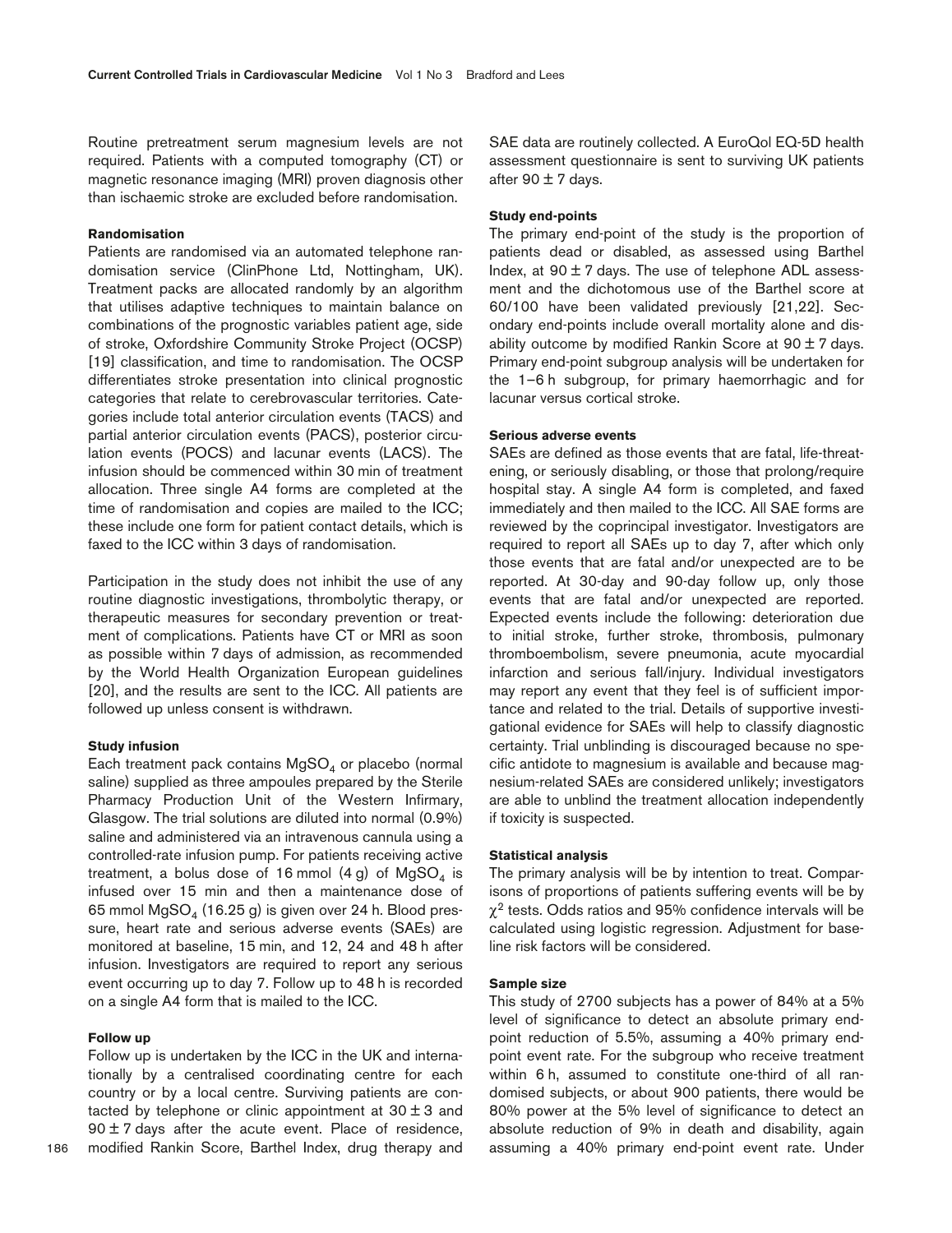#### **Table 1**

**IMAGES study patients and centre recruitment (April 2000)**

| Country                   | No of centres  | No of patients |
|---------------------------|----------------|----------------|
| UK                        | 60             | 800            |
| Europe (excluding the UK) | 5              | 93             |
| <b>USA</b>                | 8              | 38             |
| Canada                    | 3              | 5              |
| South America             | 4              | 19             |
| Singapore                 | $\overline{2}$ | 225            |
| Australia                 | 4              | 26             |
| Total                     | 87             | 1206           |

these assumptions, the expected number of individuals dead or disabled at 90 days is 1006, and consideration will be given to extending the recruitment to the study until this number of events occurs.

# **Results**

By April 2000, 87 centres worldwide had participated from the following countries: UK (60 centres), South America (4), Europe (5), USA (8), Canada (3), Singapore (2), Hong Kong (1) and Australia (4; Table 1). A total of 1206 patients had been randomised. The mean age was 71 years; 598 patients (50%) were male and 554 (48%) had left-sided weakness.

Stroke risk factors were hypertension (51%), atrial fibrillation (20%), previous stroke/transient ischaemic attack (29%), diabetes mellitus (17%) and ischaemic heart disease (27%). Stroke severity at time of onset was classified for 1196 patients by the OCSP categories TACS, PACS, LACS, POCS and unclassifiable. These were 294 (28%), 383 (36%), 336 (32%), 19 (2%) and 36 (4%), respectively. Of 1016 CT scan reports received, 670 (66%) were reported showing infarct, 162 (16%) were normal, 121 (12%) were haemorrhagic and 63 (6%) were not classified.

Although 50% of patients were randomised within 6 h, review of 984 patients showed that treatment was initiated in under 3 h, 3–6 h and 7–12 h in 37 (4%), 323 (33%) and 624 (63%) of cases, respectively. Six patients did not actually receive medication because of problems at the time of randomisation. Difficulties with treatment administration were reported for 103 patients, but 60% were due to mechanical infusion problems.

A total of 447 adverse events were reported for 351 patients. Three-quarters of these were expected events due to cerebral complications of the initial stroke (23%), pneumonia (19%), infection (6%), further stroke (14%) or other vascular event (13%). Although 182 adverse events were reported during the infusion period, these were mostly due to motor deterioration (40%), reduced level of consciousness (15%) or pneumonia (16%).

All UK and a total of 1096 out of 1103 (99%) 3-month follow ups were complete by April 2000. Internationally, 216/217 (99%) from Singapore, 32/36 (88%) from the USA, 19/19 (100%) from South America, 63/64 (98%) from Europe (excluding the UK), and 23/24 (96%) from Australia were complete. One-month outcomes for 983 patients for death and disability (Barthel Index < 60) were 144 (15%) and 358 (36%), respectively. Three-month outcomes for 1030 patients for death and disability (Barthel Index < 60) were 209 (20%) and 234 (23%), respectively. The primary outcome measure of combined death and disability at 3 months occurred in 443 out of 1030 (43%).

## **Discussion**

Despite the 12-h time window for recruitment of patients with acute stroke with limb weakness, the IMAGES protocol has been implemented in hospitals throughout the UK and worldwide. Although recruitment rates have been slower that expected (Fig. 1), the study has achieved realistic targets. The patient cohort is comparable with those of other large-scale neuroprotective studies. Despite a high randomisation rate from Singapore (225/1206 [18%]), there did not appear to be a disproportionately high rate of intracerebral haemorrhages (121/1206 [10%]), as might be expected in an oriental population.

Power calculations were based on a 40% incidence of primary end-point at 3 months and a recruitment of onethird of patients into the 1–6 h subgroup. So far, 37% were treated within 6 h, and 43% of all patients were dead or disabled at 3 months. Primary outcome at 1 month was 51%, with 20% mortality. Results were similar for secondary end-points of Modified Rankin Scale outcome at 1 and 3 months. These figures are similar to the number of primary outcome events in the Glycine Antagonist (gavestinel) in Neuroprotection (GAIN) international neuroprotective study [23]: 47 and 48% at 1 and 3 months, respectively.

Although 18% of patients experienced an adverse event during the study infusion, conscious level was unchanged in most cases (81%) and improved as often as it deteriorated. Most adverse events were related to cerebral complications of the initial stroke (23%) or pneumonia (19%). The infusion appeared to be safe. This has been confirmed by unblinded analysis of 1000 patients by the Data and Safety Monitoring Committee, who recommended continuation of the study.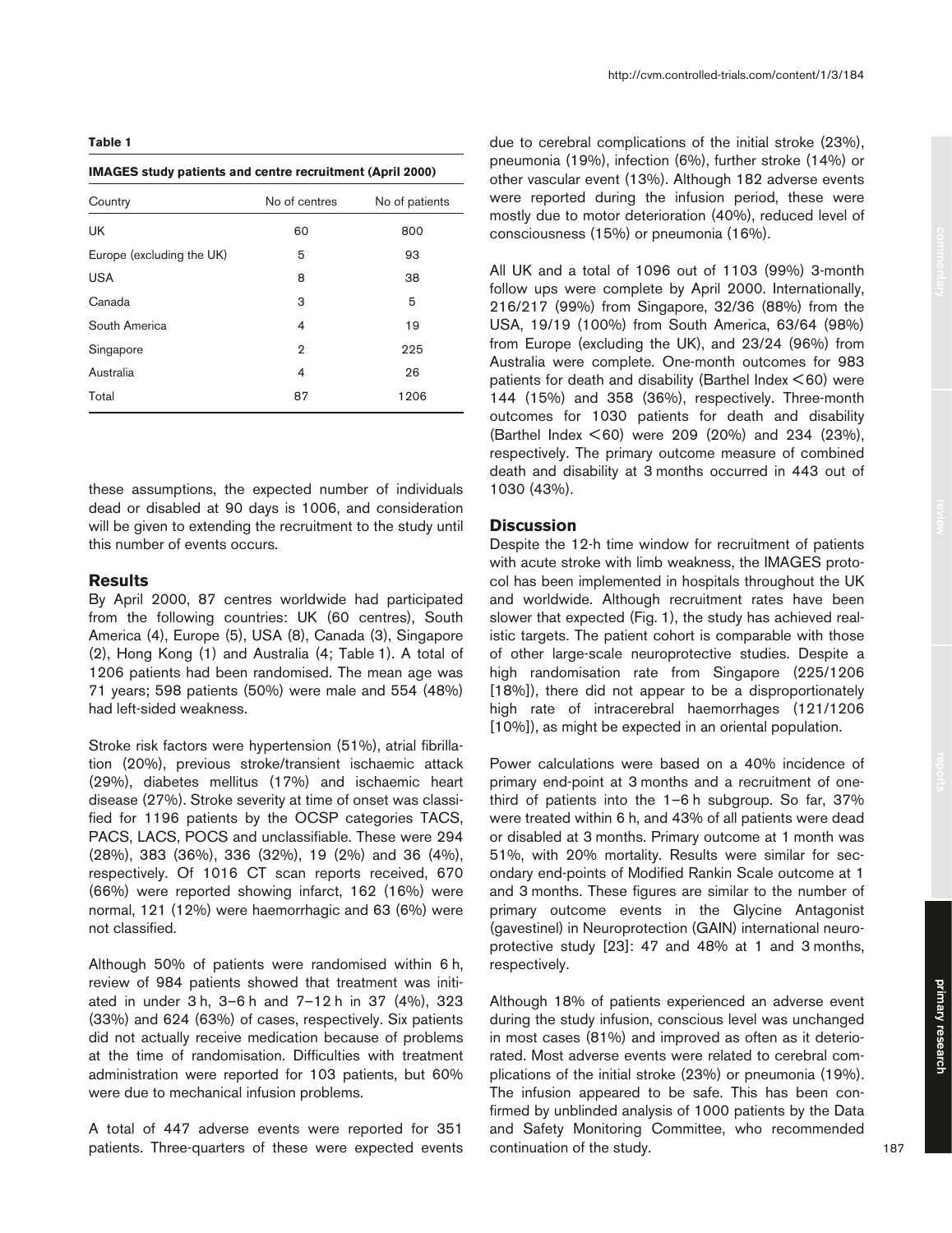**Figure 1**



Target and actual centre and patient recruitment rate for the IMAGES trial (April 2000).

Age and OCSP classification were predictors of outcome. The original Oxfordshire 543-patient cohort [19] suggested that 6-month mortality outcomes for TACS, PACS, LACS and POCS were 56, 10, 7 and 14%, respectively. These data are comparable with 3-month mortality outcomes from the IMAGES cohort by OCSP classification (31, 25, 7 and 10%, respectively). Both age and OCSP are used in the minimisation algorithm before randomisation, and therefore the two treatment arms are likely to be well matched for these important prognostic parameters.

Extrapolation of current randomisation, averaging 40–50 patients per month, suggests that the study will complete in October 2003. From a total of 87 centres, seven centres have withdrawn because of local funding or staffing issues. A single centre was withdrawn because of poor recruitment rates and protocol violations. More centres are expected to join, including a Chinese collaboration. A number of recruitment strategies have been implemented, including regular visits and distribution of monthly newsletters.

Limited funds when compared to an industry sponsored trial have undoubtedly limited randomisation. Trial participation is based largely on goodwill and scientific interest. Minimal expenses will only cover basic costs of patient randomisation. Participating sites include both district general hospitals and academic centres. Because of the simplicity of the trial, some centres without dedicated research staff have still managed to randomise large numbers of patients. The trial is compliant with the standards of good clinical practice. Many investigators have stated that the trial has highlighted and raised the profile of acute stroke management within their accident and emergency department, acute medical admission ward or dedicated stroke unit.

An additional MRI substudy is underway, and will study treatment effects on the reduction of frequency of infarct growth, as measured from a baseline diffusion-weighted image volume to day 90 T2-weighted MRI volume. The substudy is funded by the US National Institutes of Health, and is coordinated worldwide by the University of Los Angeles, USA. In the UK, the Scottish Chief Scientist's Office has funded national coordination and imaging expenses for 50 patients. Randomizing 150 patients, the substudy will have 80% power to detect a 25% difference in infarct volume growth at a 5% significance level [24].

# **Conclusion**

The IMAGES protocol is sufficiently simple to be undertaken by busy hospital units around the world. Blinded review of the IMAGES database has so far revealed an adequate number of end-points. As expected, the study infusion has remained safe. When complete, IMAGES will be the largest single neuroprotective study. Magnesium is potentially a safe, cheap and effective neuroprotective treatment for acute stroke.

# **Acknowledgements**

#### **Principal Investigator**

Professor Kennedy Lees (Glasgow, UK).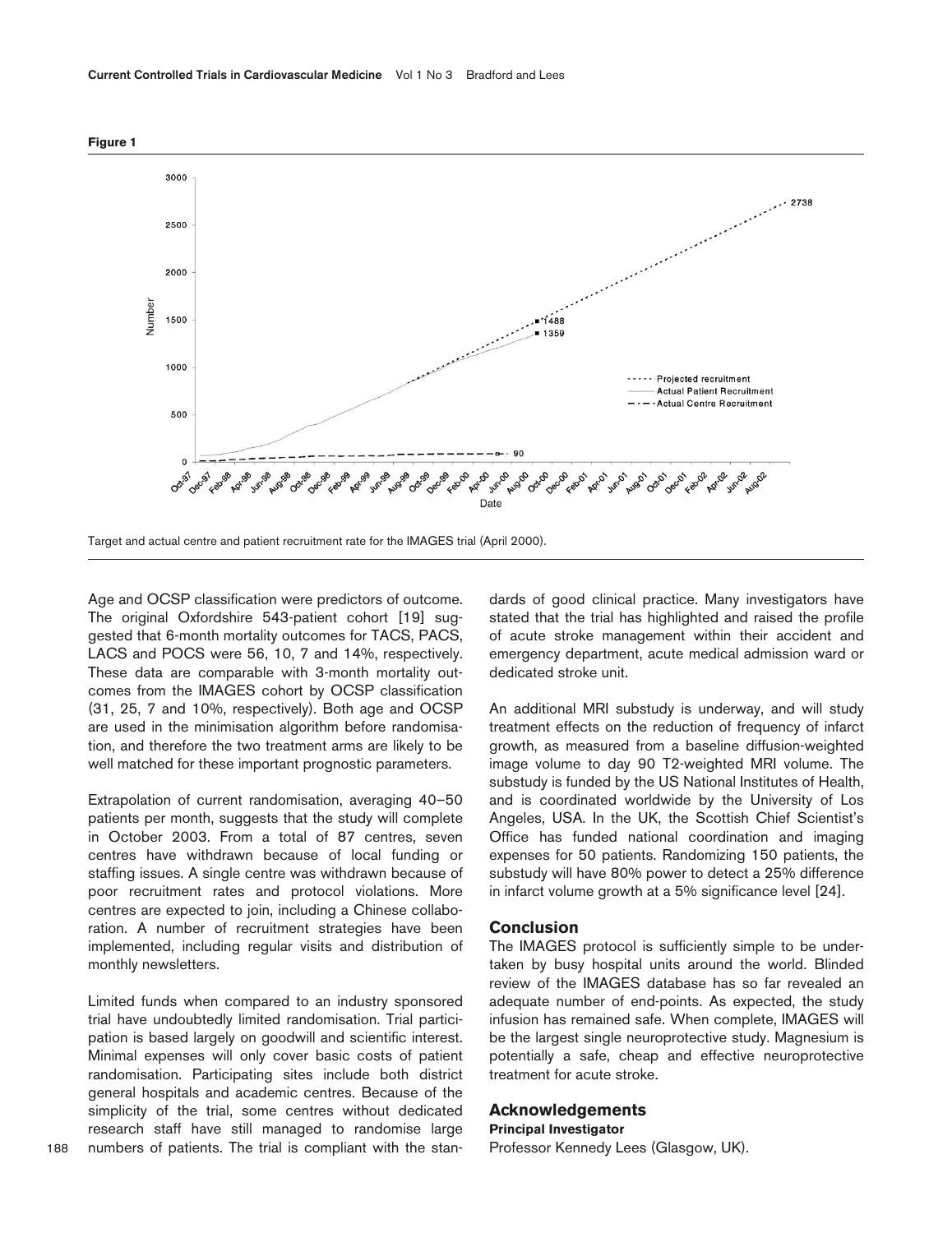# **Coprincipal Investigator**

Dr Keith Muir (Glasgow, UK)

## **Images investigators (city)**

**UK:** Professor K Lees† (Glasgow), Professor L Kalra (London), Dr Muir (Glasgow), Dr Dunn\* (Powys), Dr Ali (London), Dr Erwin (Glasgow), Dr Curless (Tyne and Wear), Dr Dow (Bristol), Dr Kafetz (London), Dr Watt (Belfast), Dr Evans (Taunton and Somerset), Dr Murphy (Bristol), Dr Steven (Inverness), Dr Adams (Bolton), Dr Robinson (Leicester General), Dr Power (Belfast), Dr Bruce (Hartlepool), Dr Seddon (Nottingham), Dr Roffe (Stoke on Trent), Dr Barrett and Dr Sangster (Wirral), Dr Kemp (Dewsbury), Dr Ford (Newcastle-upon-Tyne), Dr Sharma (Sutton-in-Ashfield), Dr Villar (Poole), Dr Dijkhuizen (Aberdeen), Dr I Hay (Dumfries), Dr R Bland (Cornwall), Dr Ross (Newark), Dr Hudson (Swansea), Dr Forsyth (Cambridge), Dr M Wani (Swansea), Dr Fulcher (Norwich), Dr Slight (Torquay), Dr Jenkinson (Christchurch), Dr Paterson (Scarborough), Dr Deering (Cheltenham), Dr Herd (Stockton-on-Tees), Dr Tyrrell (Salford), Dr Chadha (Doncaster), Dr Tsang (Tunbridge Wells), Dr Lindley (Edinburgh), Dr Nandi (Bedford), Dr Dewar (Pontypridd), Dr Bishop-Millar (Stirling), Dr Campbell (Telford), Dr Farag (Hemel Hempstead), Dr C Athulathmudali (Eastbourne), Dr Carmichael (Alexandria), Drs Duncan and Carmichael (Kilmarnock), Dr Grant (Falkirk), Dr Hussain (Pontefract), Dr Kelly (Enniskillen), Dr Vaz (Warwick), Dr Chaudhury (Stockport), Dr Flanagan (Northern Ireland), Dr Beirne (Northern Ireland), Dr Al-Bazzaz (Barnsley), Dr Ardron (Leicester Royal.

**USA and Canada:** Dr Neff\* (Camden, USA), Dr J Saver† (Los Angeles, USA), Dr Montara\* (Lexington, KY, USA), Dr Fricker (Akron, USA), Dr Simon (Kentucky, USA), Dr Shauib (Alberta, Canada), Dr P Bailey (Brunswick, Canada), Professor S Philips† (Halifax, Canada), Dr Thaler (Boston, USA), Dr C Kidwell (California, USA), Dr Starkman (California, USA).

**Australasia:** Dr C Chen† (Singapore General, Singapore), Dr S Lee (Tan Toch Seng Hospital, Singapore), Professor S Davies† (Melbourne, Australia), Dr D Crimmins (East Gosford, Australia), Dr Cheung (Queen Mary Hospital Hospital, Hong Kong).

**Europe:** Dr M Cenek† (Ostrava, Czech Republic), Dr Ehler\* (Kyjevska, Czech Republic), Dr Ozdemir (Eskisehir, Turkey), Dr I Vlachova (Pavlova, Czech Rebublic), Doctor Vanhooren (Bruges, Belgium).

**South America:** Dr Jaramillo† (Santiago, Chile), Dr Tapia (Santiago, Chile), Dr Beron (Jujuy, Argentina), Dr Gagliardi (Sao Paulo, Brazil).

**South Africa:** Dr Podgorski\* (Victoria).

\*Withdrawn. †Members of the International Steering **Committee** 

#### **Steering Committee**

Professor JL Reid (Chairman; Regius Professor of Medicine, Glasgow, UK), Professor PMW Bath (Professor of Stroke Medicine, Nottingham, UK), Professor I Ford (Robertson Biostatistics Centre, Glasgow, UK), Dr C Watkins (Medical Research Council Representative, London, UK), Professor KR Lees (Professor of Cerebrovascular Medicine, Glasgow, UK), Dr KW Muir (Consultant Neurologist, Southern General Hospital, Glasgow, UK), Professor AD Mendelow (Consultant Neurosurgeon, Newcastle Upon Tyne, UK), Professor P Sandercock (Clinical Director of the Neurosciences Unit, Edinburgh, UK).

## **Data and Safety Monitoring Committee**

Professor C Forbes (Professor of Medicine, Dundee, UK), Professor I Bone (Professor in Neurology, Glasgow, UK), Professor GD Murray (Professor of Statistics, Edinburgh, UK)

#### **References**

- 1. Izumi Y, Roussel S, Pinard E, Seylaz J: **Reduction of infarct volume by magnesium after middle cerebral artery occlusion in rats.** *J Cereb Flow Metab* 1991, **11**:1025–1030.
- 2. Marinov MB, Harbaugh KS, Hoopes PJ, Pikus HJ, Harbaugh R: **Neuroprotective effects of pre-ischemia intraarterial magnesium sulfate in reversible focal cerebral ischemia.** *J Neurosurg* 1996, **85**: 117–124.
- 3. McDonald JW, Silverstein FS, Johnston MV: **Magnesium reduces Nmethyl-D-aspartate (NMDA)-mediated brain injury in perinatal rats.** *Neuroscience* 1990, **109**:234–238.
- 4. Tsuda T, Kogure K, Nishioka K, Watanabe T: **Mg2+ administered up to twenty-four hours following reperfusion prevents ischemic damage of the CA1 neurons in the rat hippocampus.** *Neuroscience* 1991, **44**:335–341.
- 5. Chi OZ, Pollak P, Weiss HR: **Effects of magnesium sulfate and nifedipine on regional cerebral blood flow during middle cerebral artery ligation in the rat.** Arch Int Pharmacodyn Ther 1990, **304**:196– 205.
- 6. Kemp PA, Gardiner SM, Bennett T, Rubin PC: **Magnesium sulphate reverses the carotid vasoconstriction caused by endothelin-I, angiotensin II and neuropeptide-Y, but not that caused by** *N***Gnitro-L-arginine methyl ester, in conscious rats.** *Clin Sci* 1993, **85**: 175–181.
- 7. Nowak L, Bregestovski P, Ascher P: **Magnesium gates glutamateactivated channels in mouse central neurones.** *Nature* 1984, **307**: 462–465.
- 8. Harrison NL, Simmonds MA: **Quantitative studies on some antagonists of N-methyl D-aspartate in slices of rat cerebral cortex.** Br J Pharmacol 1985, **84**:381–391.
- 9. Iseri LT, French JH: **Magnesium: nature's physiologic calcium blocker.** *Am Heart J* 1984, **108**:188–193.
- 10. ISIS-4 (Fourth International Study of Infarct Survival) Collaborative Group: **ISIS-4: a randomised factorial trial assessing early oral captopril, oral mononitrate, and intravenous magnesium sulphate in 58,050 patients with suspected acute myocardial infarction.** *Lancet* 1995, **345**:669–685.
- 11. Woods KL, Fletcher S: **Long-term outcome after intravenous magnesium sulphate in suspected acute myocardial infarction: the second Leicester Intravenous Magnesium Intervention Trial (LIMIT-2).** *Lancet* 1994, **343**:816–819.
- 12. Lucas MJ, Leveno KJ, Cunningham FG: **A comparison of magnesium sulfate with phenytoin for the prevention of eclampsia.** *N Engl J Med* 1995, **333**:201–205.
- 13. The Eclampsia Trial Collaborative Group: **Which anticonvulsant for women with eclampsia? Evidence from the Collaborative Eclampsia Trial.** *Lancet* 1995, **345**:1455–1463.